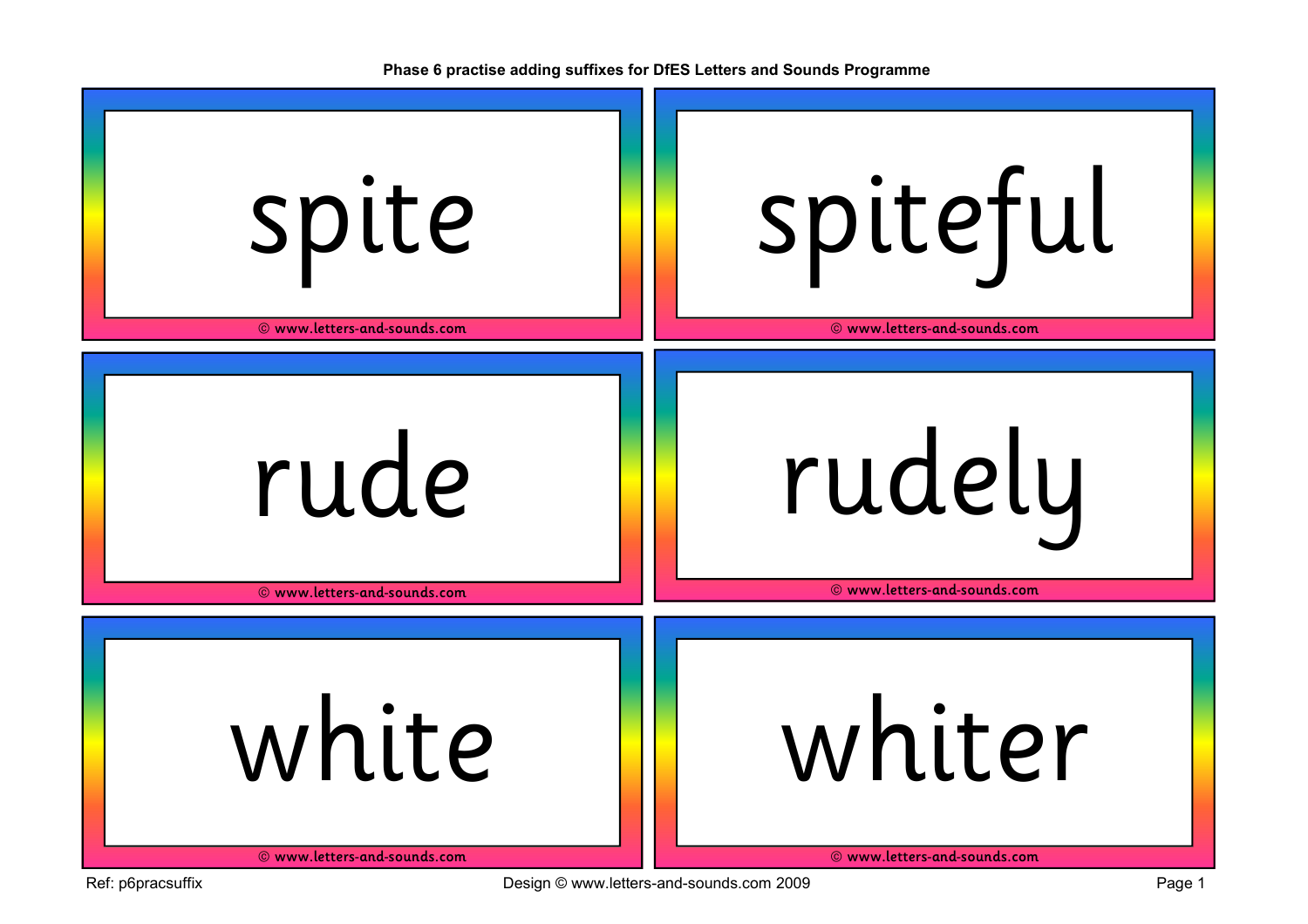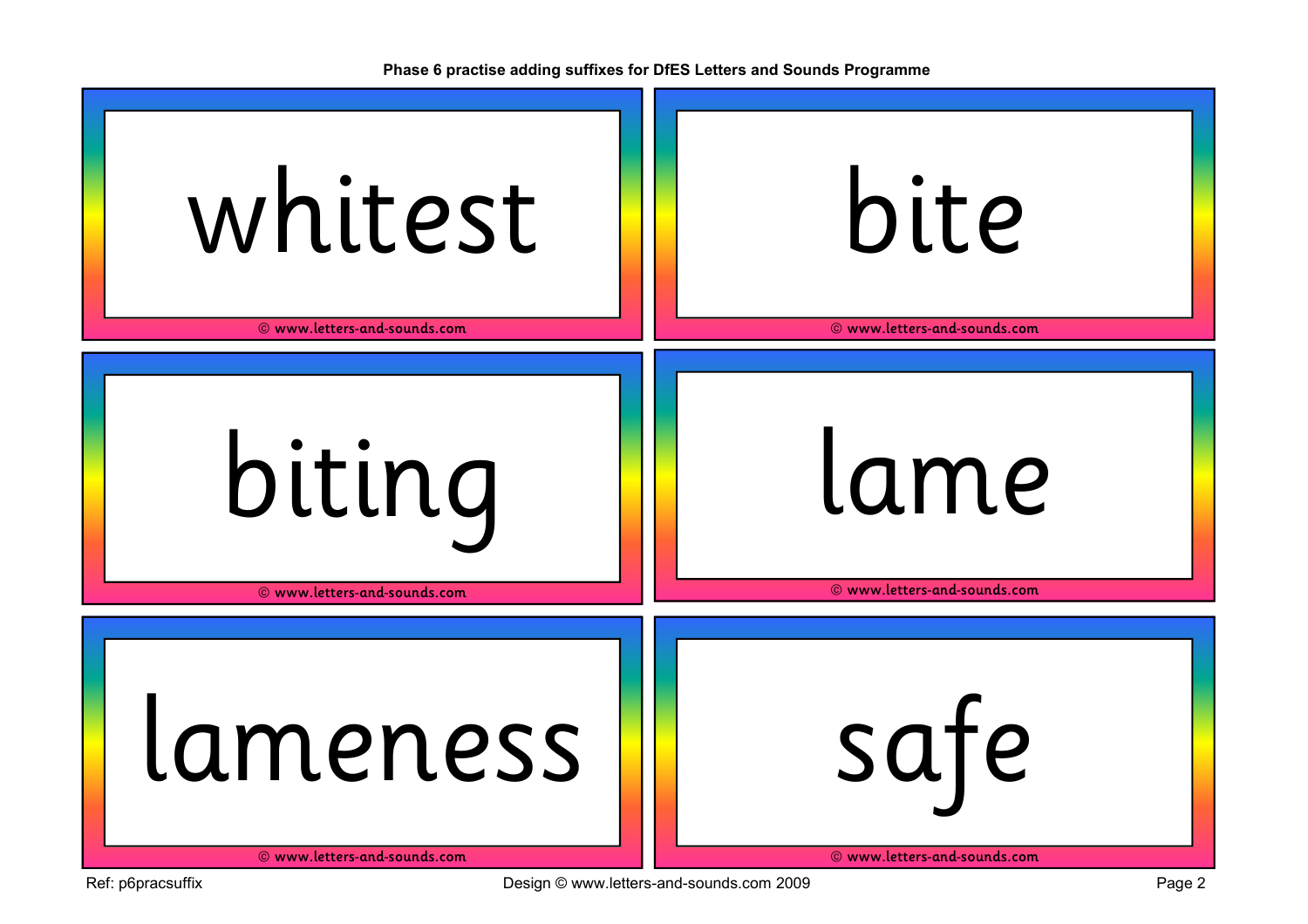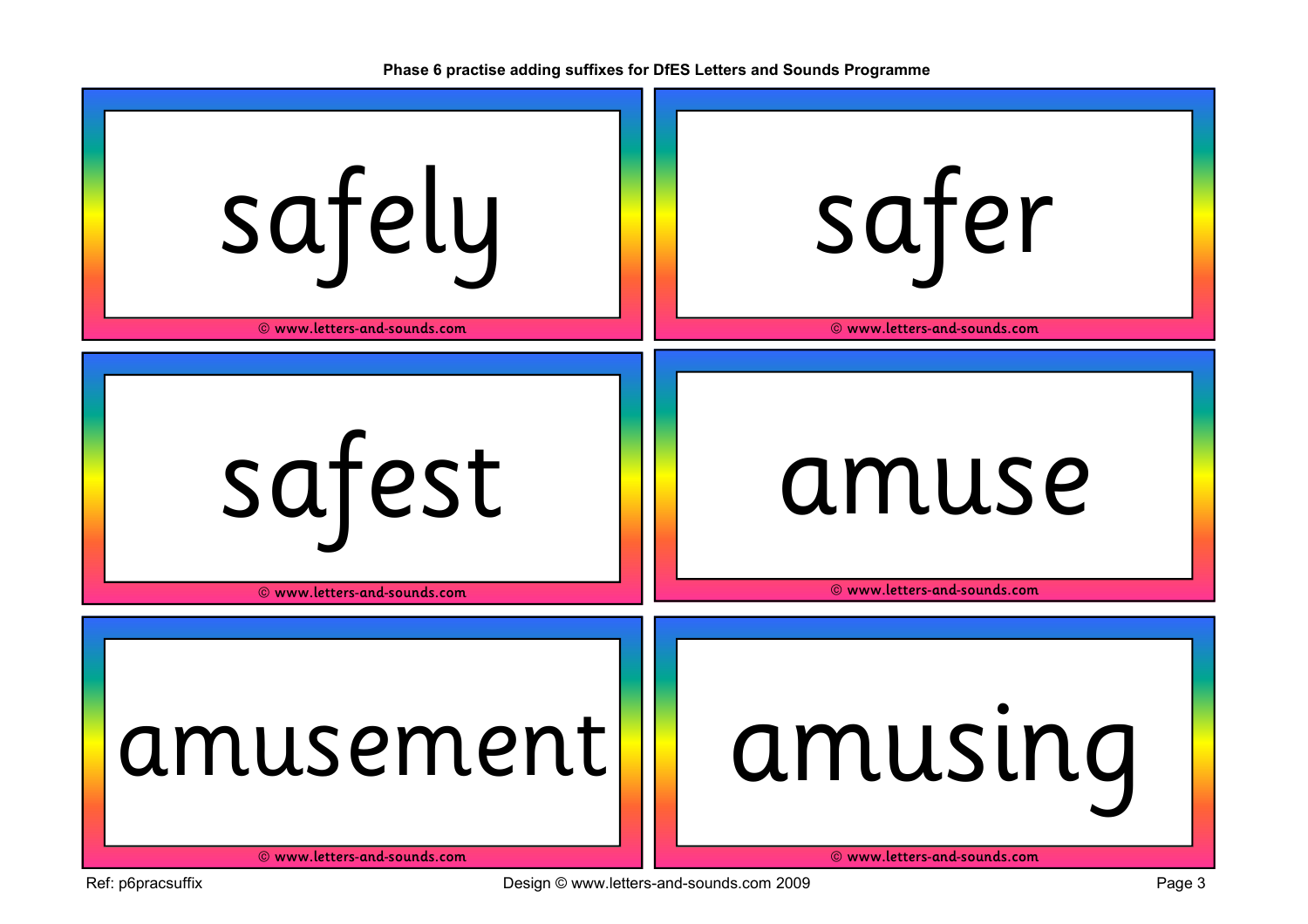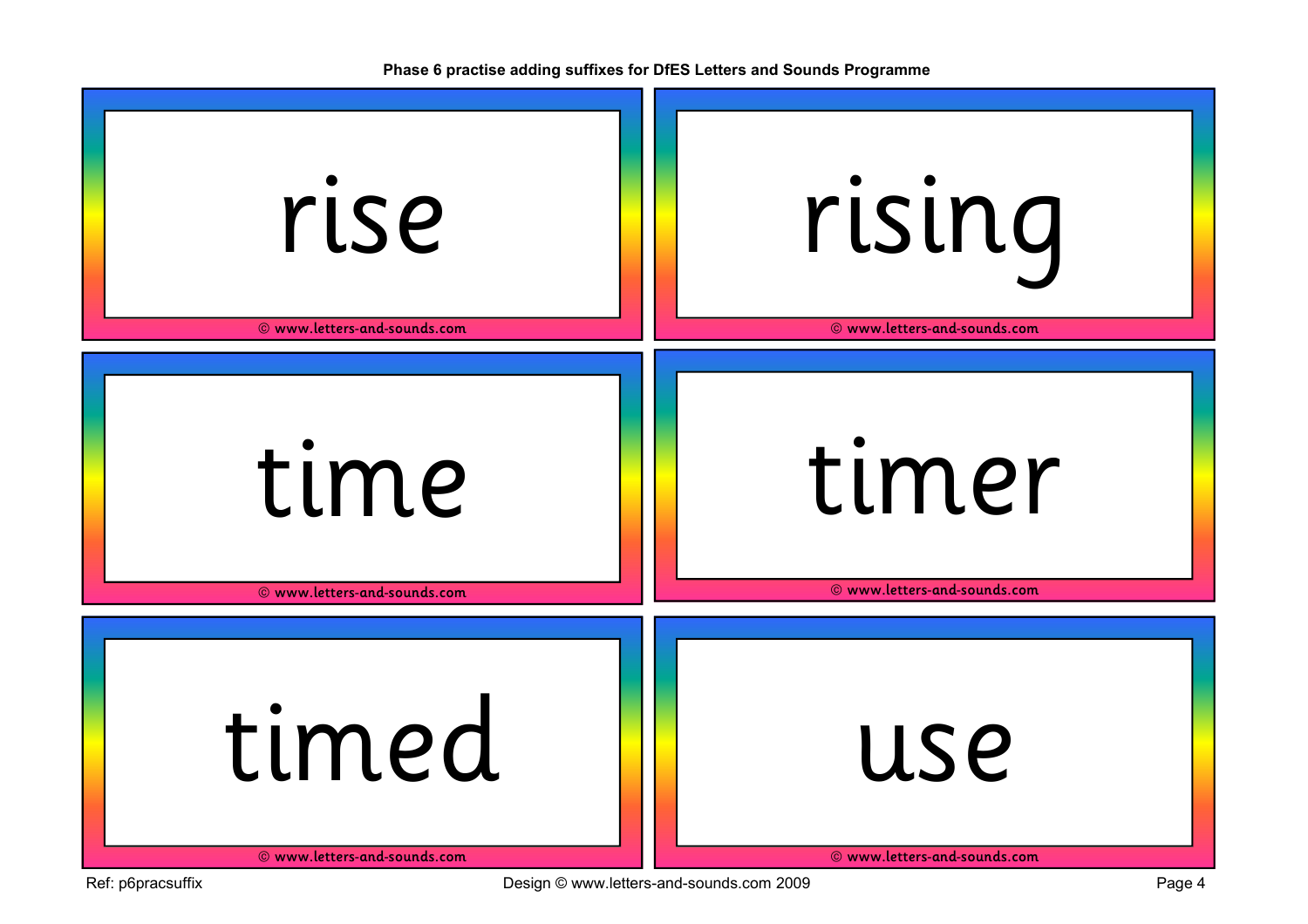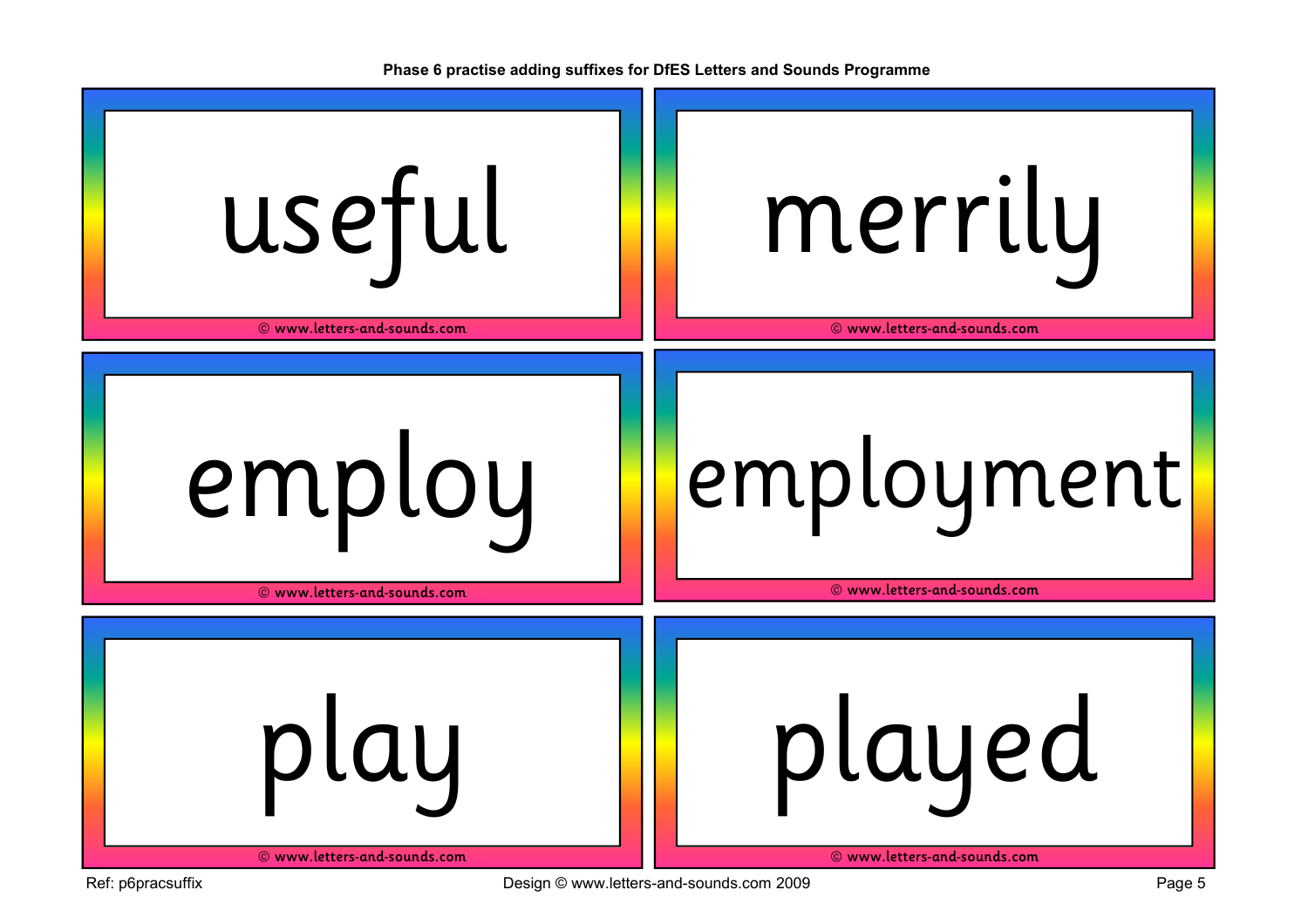| playful                      | enjoy                        |
|------------------------------|------------------------------|
| © www.letters-and-sounds.com | © www.letters-and-sounds.com |
| enjoyment                    | silly                        |
| © www.letters-and-sounds.com | © www.letters-and-sounds.com |
| silliness                    | funny                        |
| © www.letters-and-sounds.com | © www.letters-and-sounds.com |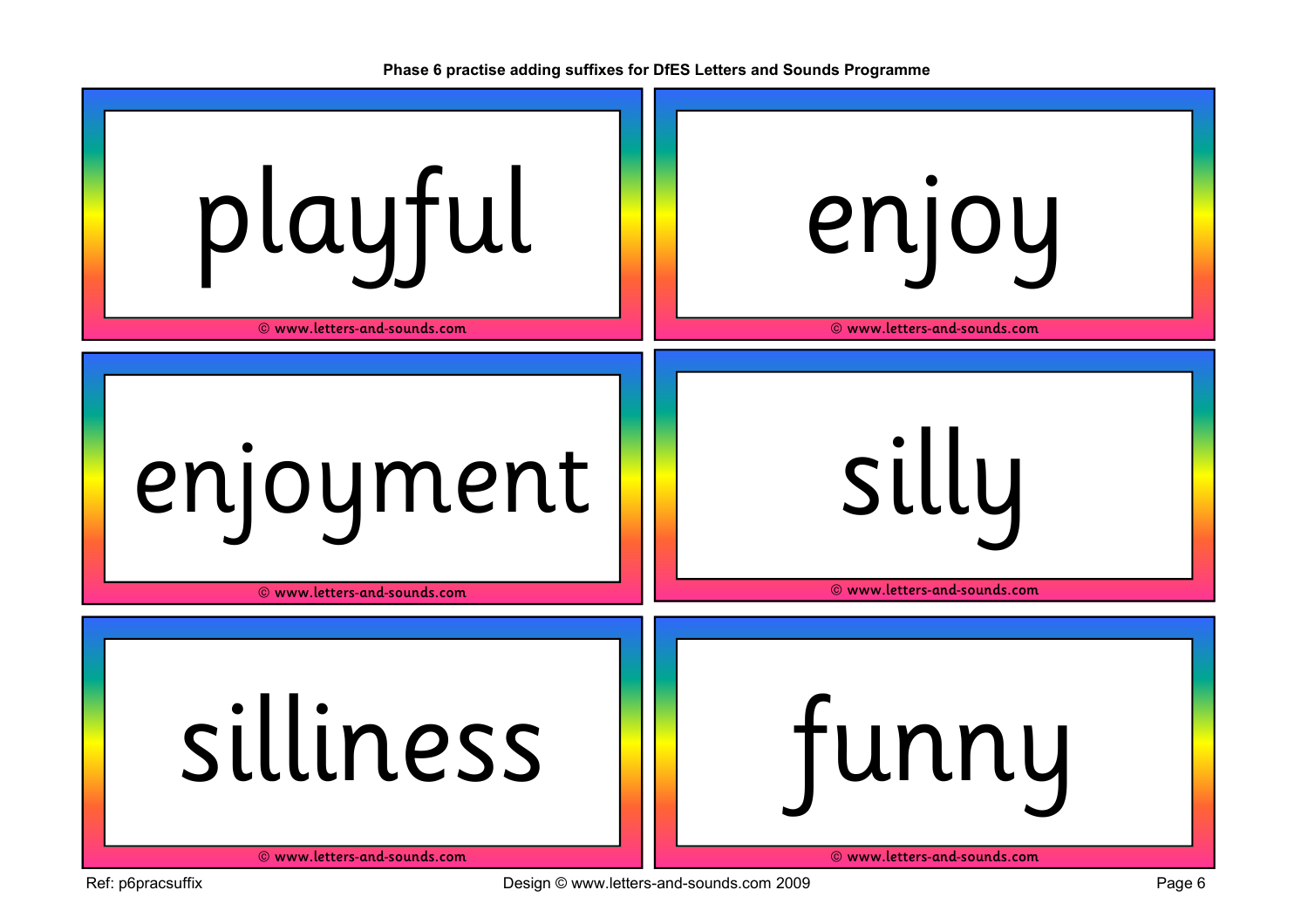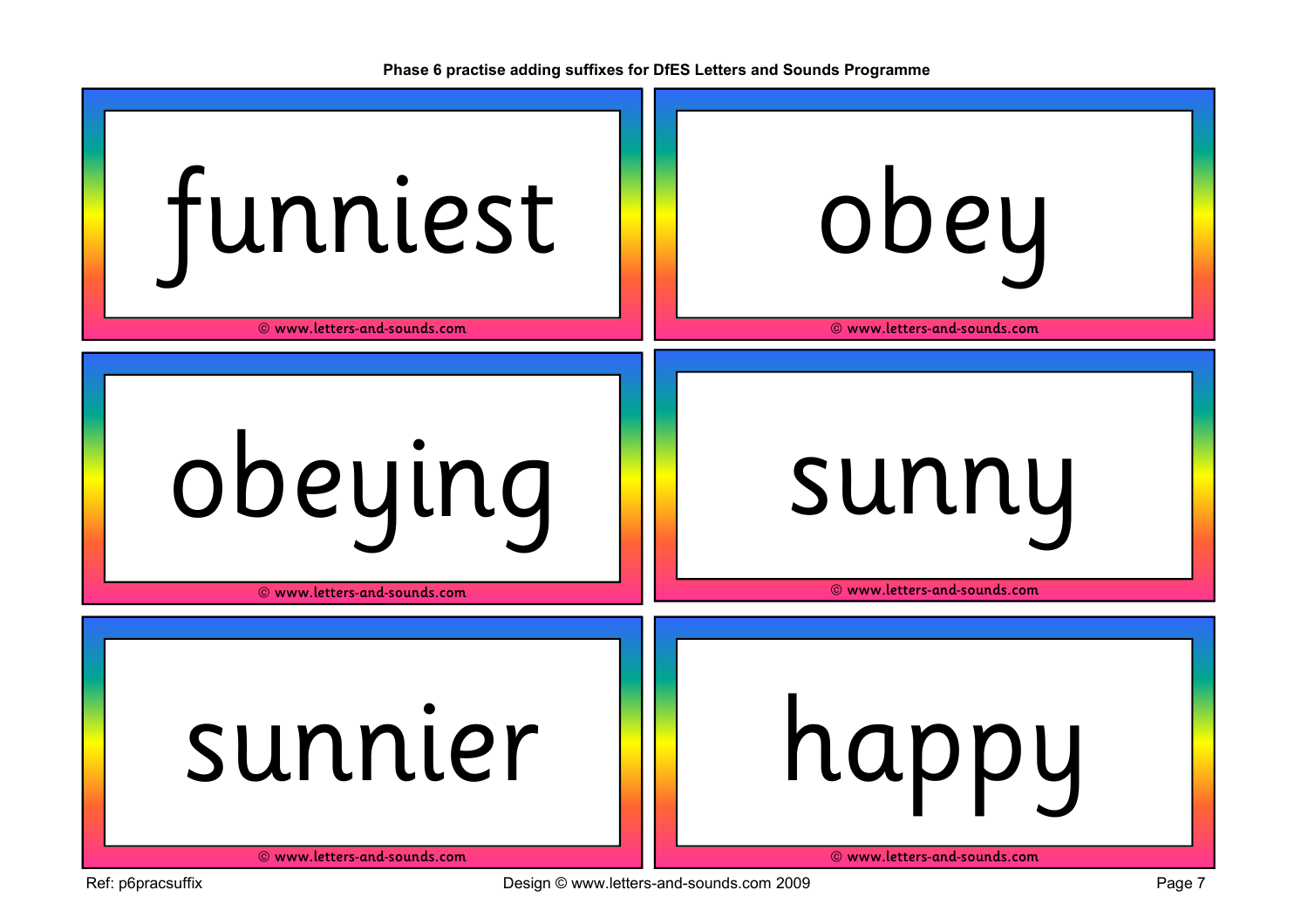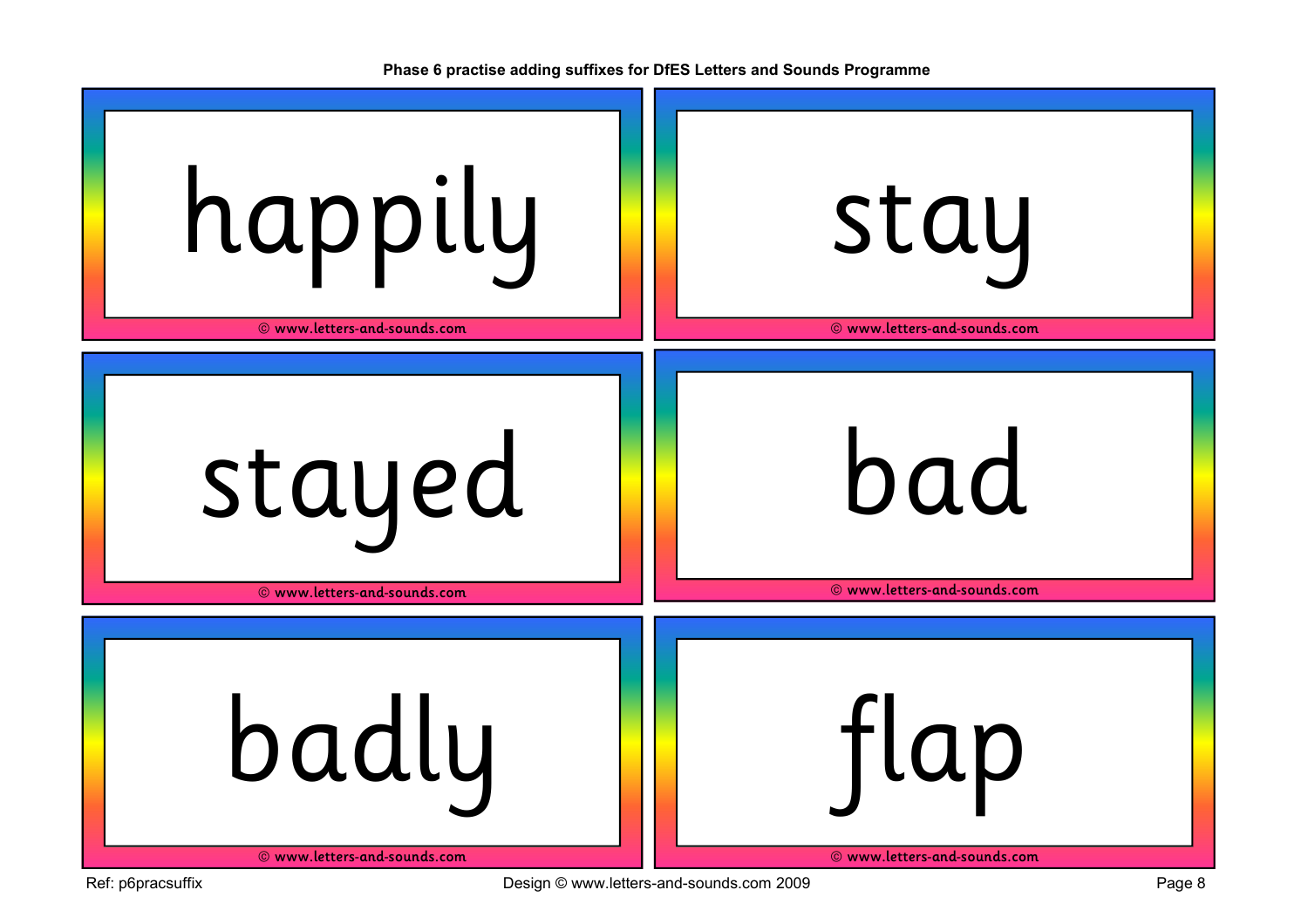flapped © www.letters-and-sounds.com flapping © www.letters-and-sounds.com send © www.letters-and-sounds.com sending © www.letters-and-sounds.com slim © www.letters-and-sounds.com slimmest © www.letters-and-sounds.com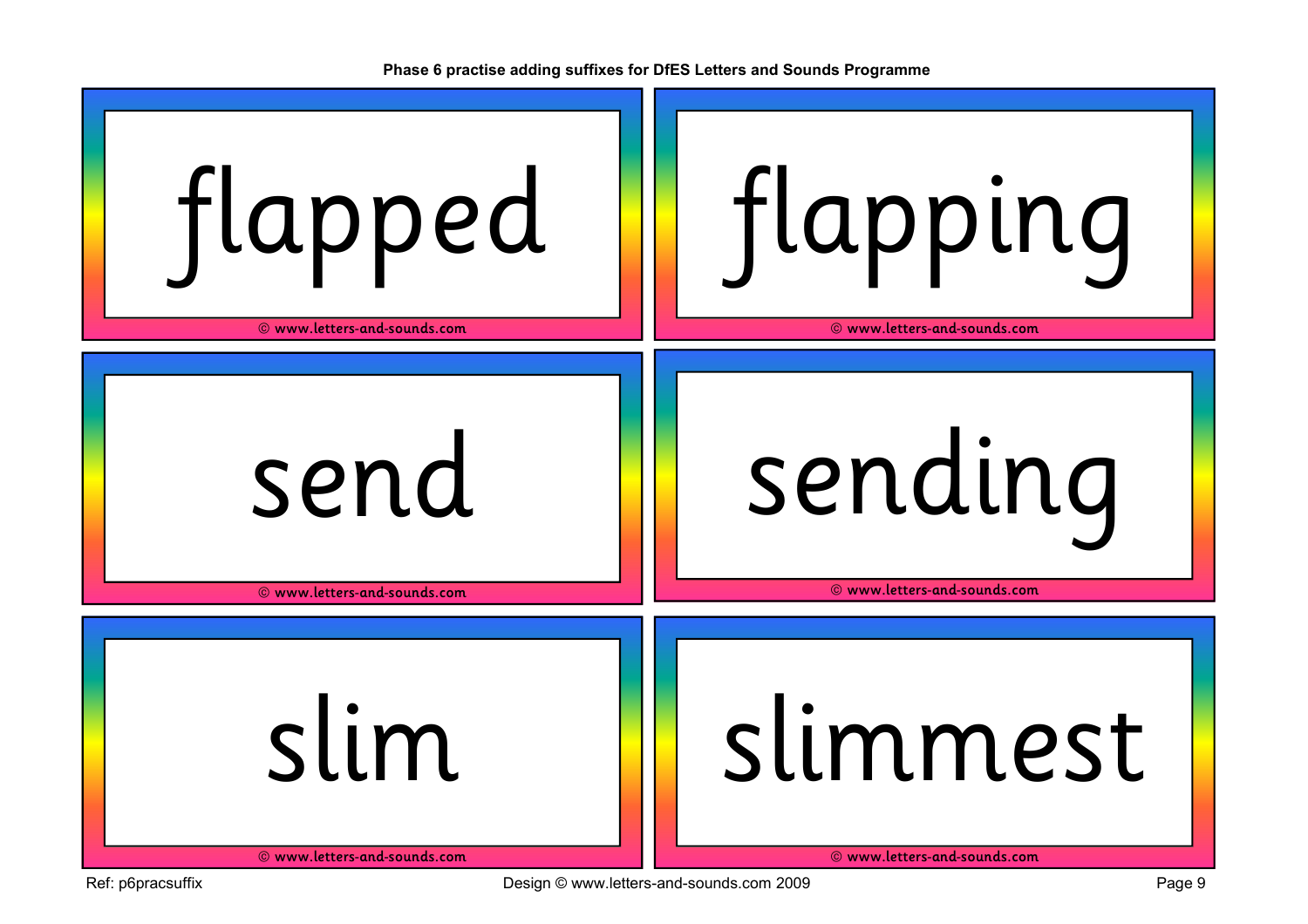| slimmer                      | fan                          |
|------------------------------|------------------------------|
| © www.letters-and-sounds.com | © www.letters-and-sounds.com |
| fanned                       | sad                          |
| © www.letters-and-sounds.com | © www.letters-and-sounds.com |
| sadder                       | sadness                      |
| © www.letters-and-sounds.com | © www.letters-and-sounds.com |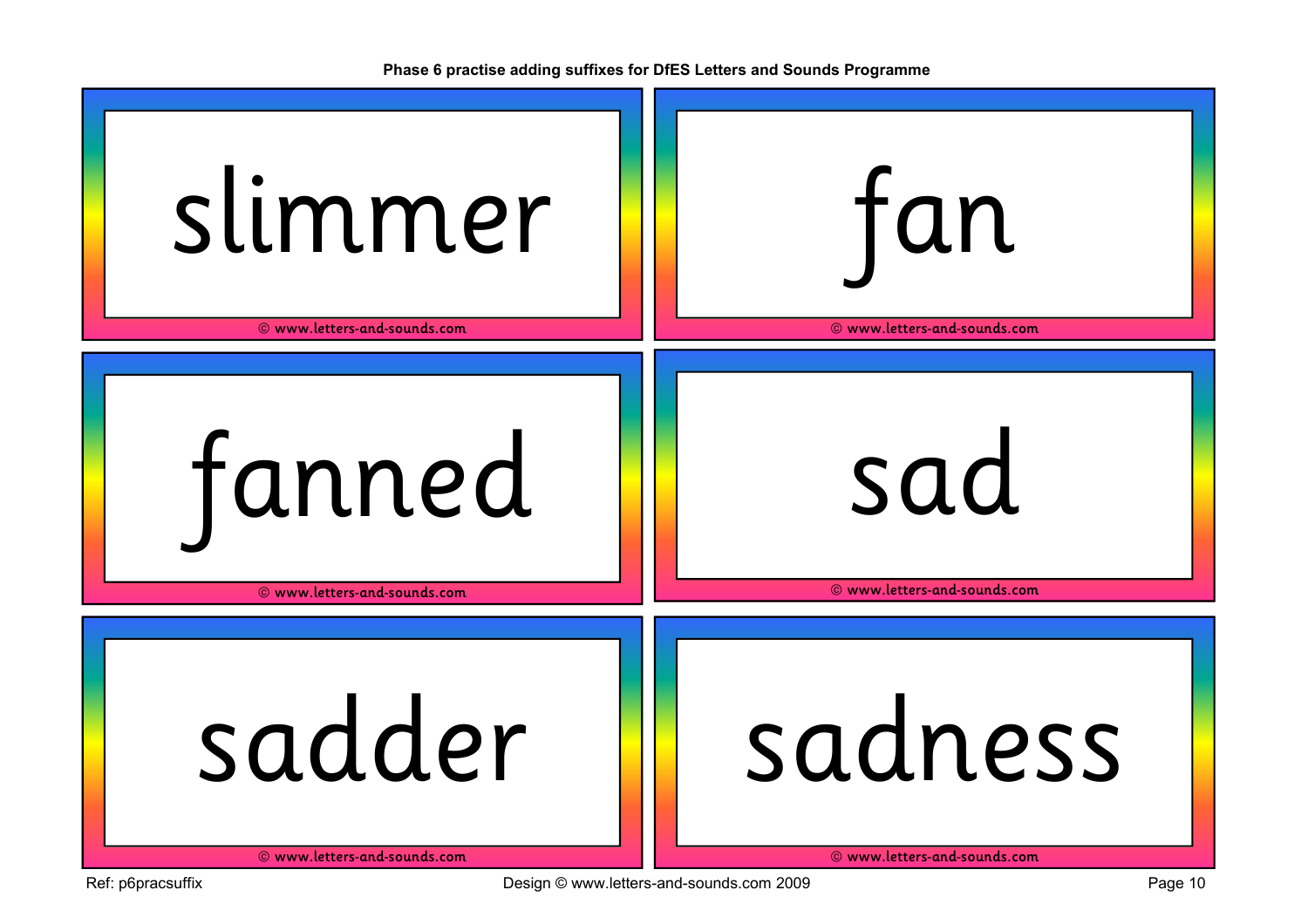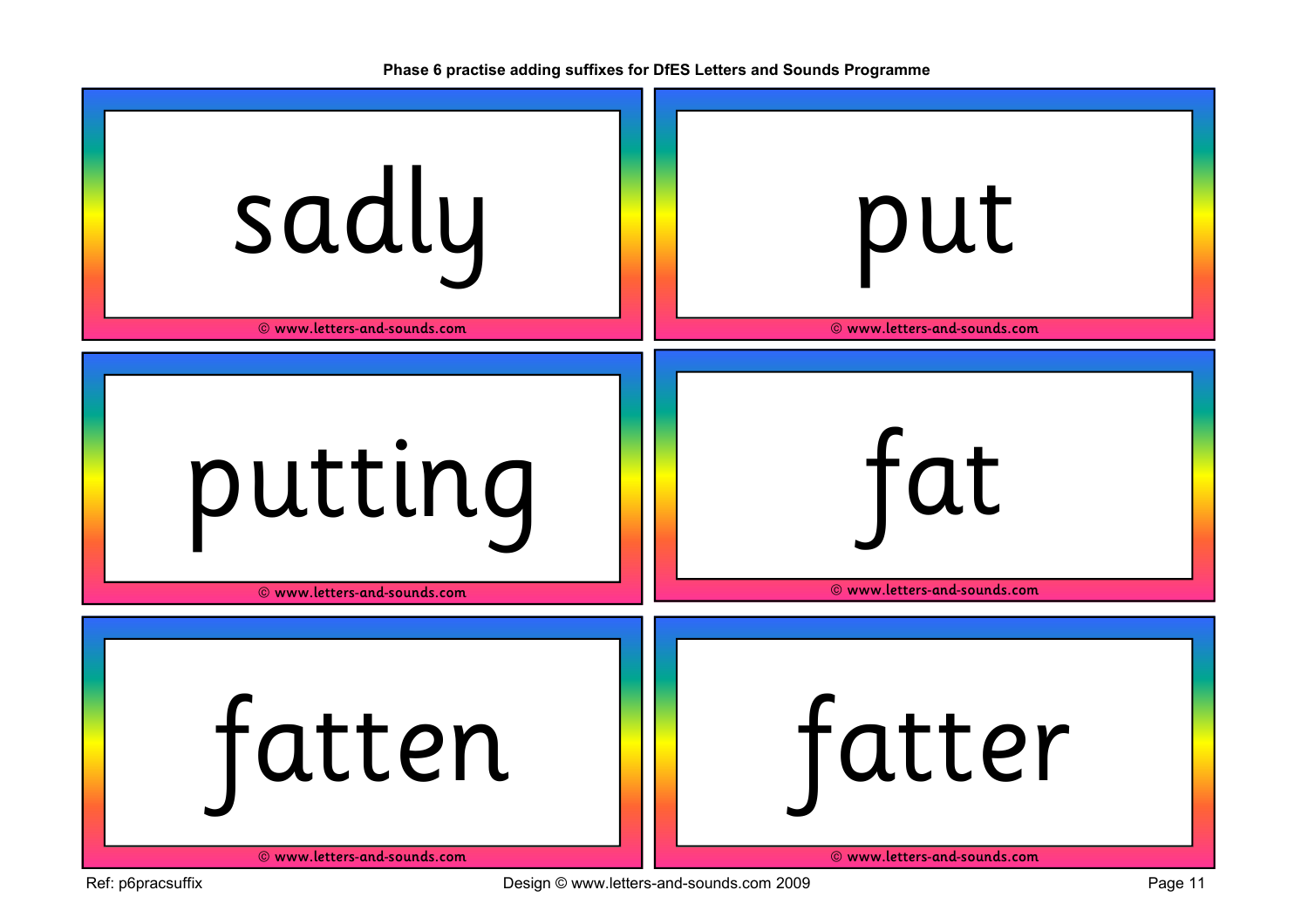